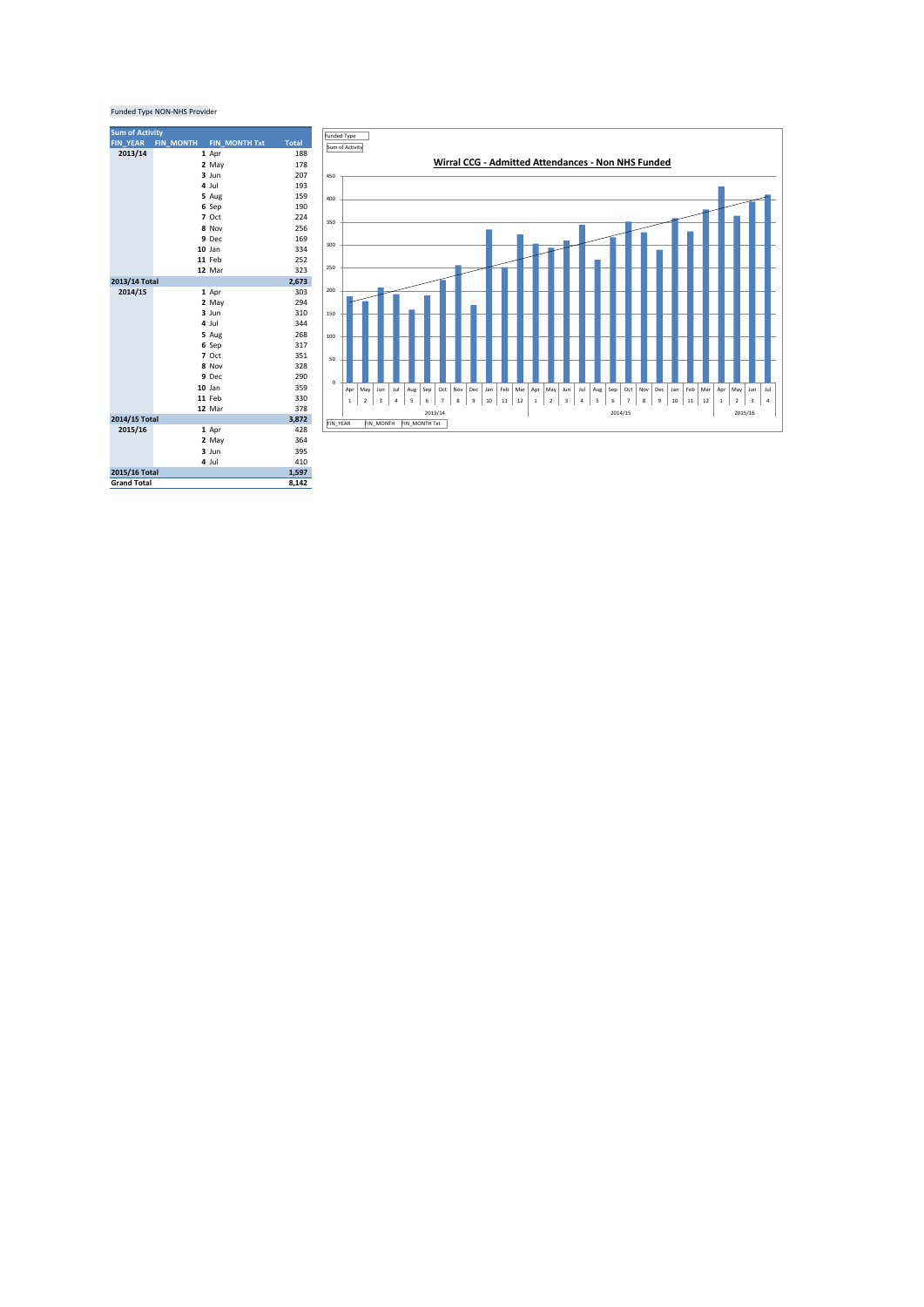| <b>Sum of Activity</b> |                         |              |
|------------------------|-------------------------|--------------|
| <b>FIN YEAR</b>        | FIN MONTH FIN MONTH Txt | <b>Total</b> |
| 2013/14                | 1 Apr                   | 7,979        |
|                        | 2 May                   | 8,058        |
|                        | $3$ Jun                 | 7,599        |
|                        | 4 Jul                   | 8,286        |
|                        | 5 Aug                   | 7,554        |
|                        | 6 Sep                   | 7,770        |
|                        | 7 Oct                   | 8,579        |
|                        | 8 Nov                   | 8,366        |
|                        | 9 Dec                   | 8,116        |
|                        | $10$ Jan                | 8,578        |
|                        | 11 Feb                  | 7,783        |
|                        | 12 Mar                  | 8,679        |
| 2013/14 Total          |                         | 97,347       |
| 2014/15                | 1 Apr                   | 8,066        |
|                        | 2 May                   | 8,123        |
|                        | $3$ Jun                 | 8,029        |
|                        | $4$ Jul                 | 8,584        |
|                        | 5 Aug                   | 7,750        |
|                        | 6 Sep                   | 8,311        |
|                        | 7 Oct                   | 8,401        |
|                        | 8 Nov                   | 8,053        |
|                        | 9 Dec                   | 8,057        |
|                        | $10$ Jan                | 8,174        |
|                        | 11 Feb                  | 7,677        |
|                        | 12 Mar                  | 8,400        |
| 2014/15 Total          |                         | 97,625       |
| 2015/16                | 1 Apr                   | 7,900        |
|                        | 2 May                   | 7,862        |
|                        | $3$ Jun                 | 8,249        |
|                        | 4 Jul                   | 8,501        |
| 2015/16 Total          |                         | 32,512       |
| <b>Grand Total</b>     |                         | 227,484      |



## Funded Type NHS Funded Patients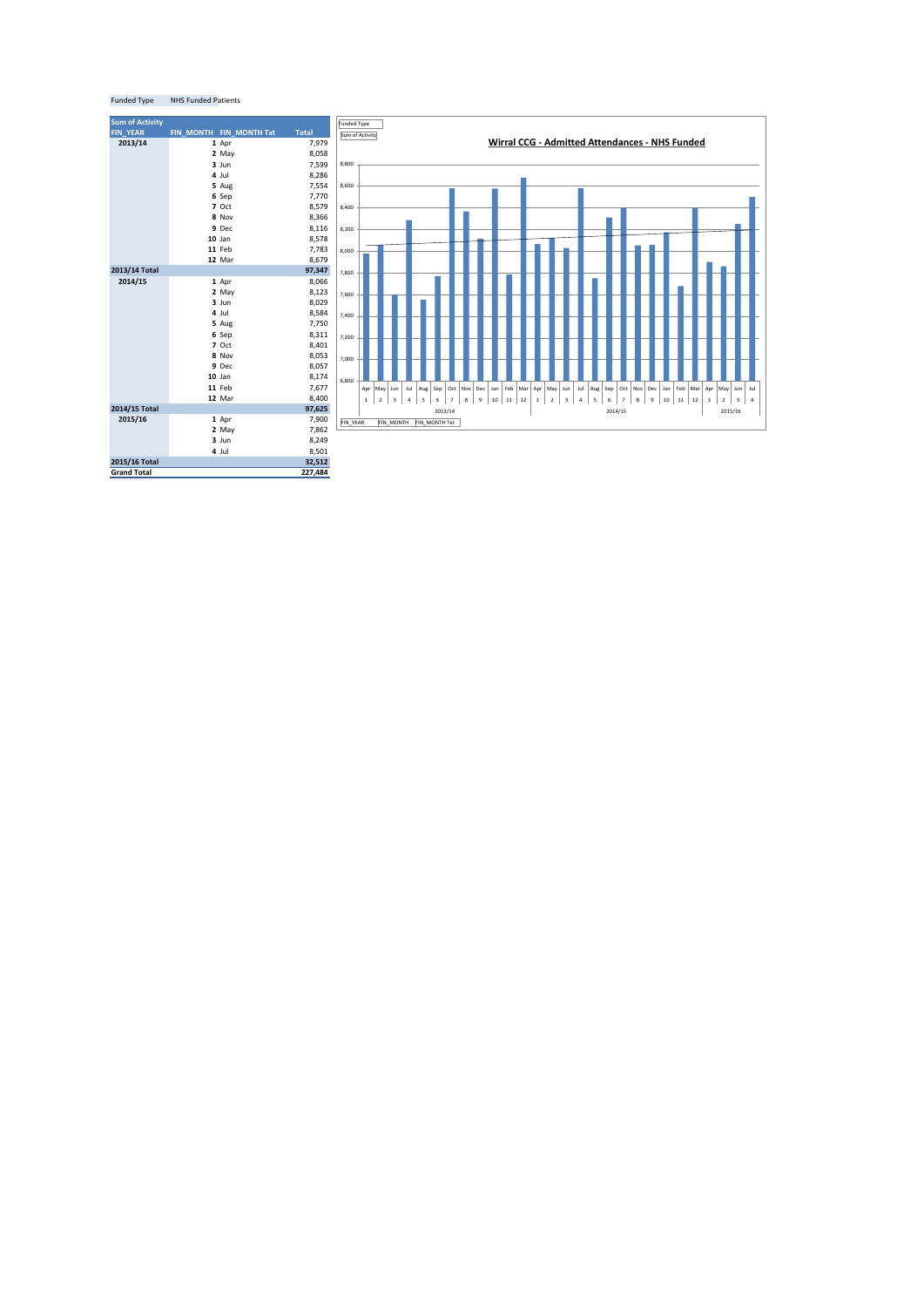## Funded Type NON-NHS Provider<br>Organisation (All)

| <b>Sum of Activity</b>              |                         |              |
|-------------------------------------|-------------------------|--------------|
| <b>FIN YEAR</b>                     | FIN MONTI FIN MONTH Txt | <b>Total</b> |
| 2013/14                             | 1 Apr                   | 2,518        |
|                                     | 2 May                   | 2,880        |
|                                     | $3$ Jun                 | 2,485        |
|                                     | 4 Jul                   | 3,208        |
|                                     | 5 Aug                   | 2,973        |
|                                     | 6 Sep                   | 2,995        |
|                                     | 7 Oct                   | 3,321        |
|                                     | 8 Nov                   | 3,170        |
|                                     | 9 Dec                   | 2,515        |
|                                     | $10$ Jan                | 2,969        |
|                                     | 11 Feb                  | 2,975        |
|                                     | 12 Mar                  | 3,010        |
| 2013/14 Total                       |                         | 35,019       |
| 2014/15                             | 1 Apr                   | 2,889        |
|                                     | 2 May                   | 2,854        |
|                                     | $3$ Jun                 | 3,115        |
|                                     | 4 Jul                   | 3,466        |
|                                     | 5 Aug                   | 2,723        |
|                                     | 6 Sep                   | 3,508        |
|                                     | 7 Oct                   | 4,036        |
|                                     | 8 Nov                   | 3,968        |
|                                     | 9 Dec                   | 3,579        |
|                                     | $10$ Jan                | 3,966        |
|                                     | 11 Feb                  | 3,751        |
|                                     | 12 Mar                  | 4,532        |
| 2014/15 Total                       |                         | 42,387       |
| 2015/16                             | 1 Apr                   | 4,057        |
|                                     | 2 May                   | 4,093        |
|                                     | $3$ Jun                 | 4,528        |
|                                     | 4 Jul                   | 4,102        |
| 2015/16 Total<br><b>Grand Total</b> |                         | 16,780       |
|                                     |                         | 94,186       |

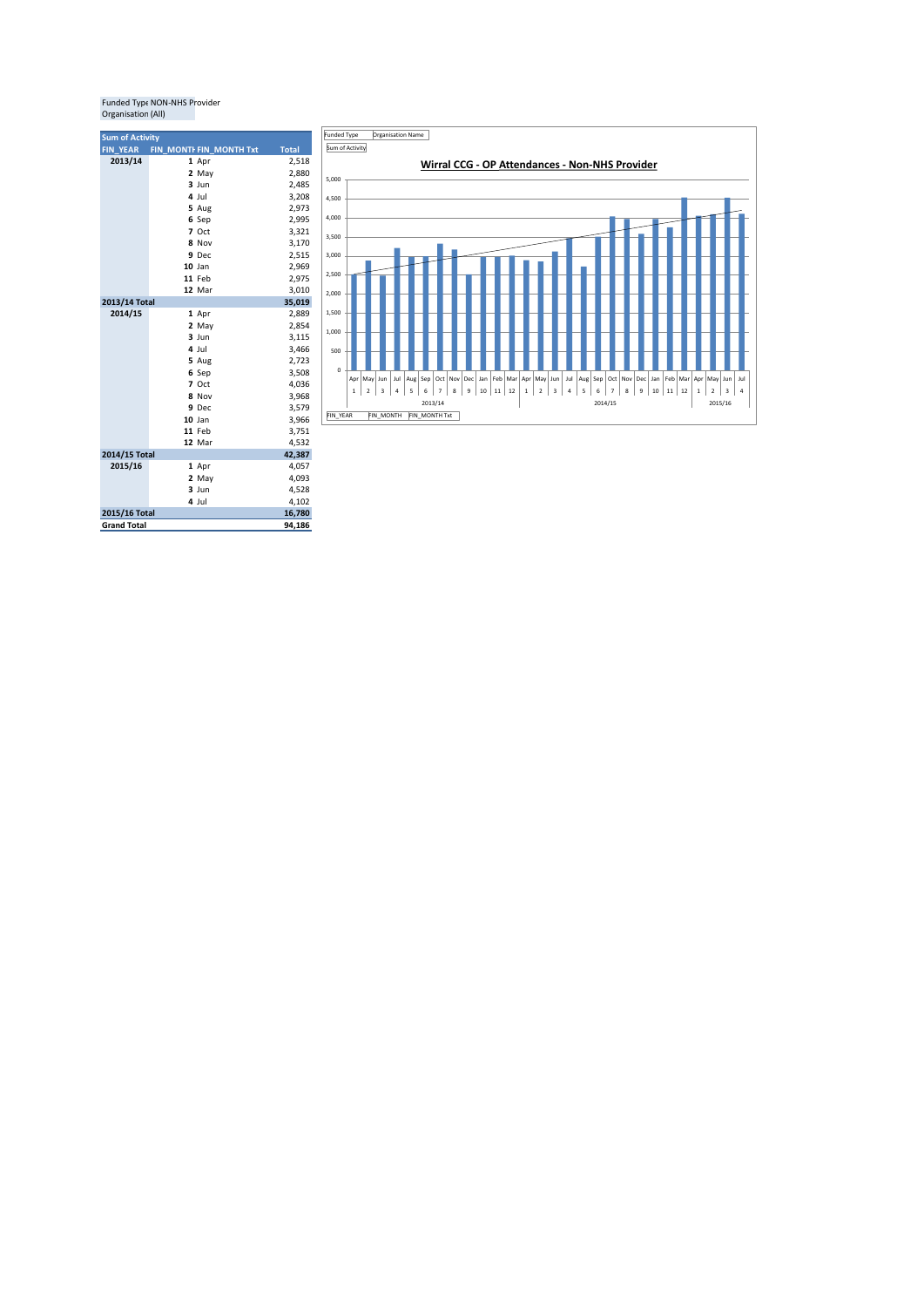| <b>Funded Type NHS Funded Patients</b> |                         |              |
|----------------------------------------|-------------------------|--------------|
| <b>Sum of Activity</b>                 |                         |              |
| <b>FIN YEAR</b>                        | FIN MONTI FIN MONTH Txt | <b>Total</b> |
| 2013/14                                | 1 Apr                   | 32,280       |
|                                        | 2 May                   | 32,289       |
|                                        | $3$ Jun                 | 31,174       |
|                                        | 4 Jul                   | 36,208       |
|                                        | 5 Aug                   | 29,498       |
|                                        | 6 Sep                   | 33,486       |
|                                        | 7 Oct                   | 36,570       |
|                                        | 8 Nov                   | 33,646       |
|                                        | 9 Dec                   | 31,320       |
|                                        | $10$ Jan                | 36,065       |
|                                        | 11 Feb                  | 32,110       |
|                                        | 12 Mar                  | 35,069       |
| 2013/14 Total<br>399,715               |                         |              |
| 2014/15                                | 1 Apr                   | 33,335       |
|                                        | 2 May                   | 33,180       |
|                                        | $3$ Jun                 | 36.385       |
|                                        | 4 Jul                   | 36,673       |
|                                        | 5 Aug                   | 31,010       |
|                                        | 6 Sep                   | 37,007       |
|                                        | 7 Oct                   | 37,393       |
|                                        | 8 Nov                   | 34.868       |
|                                        | 9 Dec                   | 33,051       |
|                                        | $10$ Jan                | 35,015       |
|                                        | 11 Feb                  | 33,797       |
|                                        | 12 Mar                  | 37,232       |
| 2014/15 Total                          |                         | 418,946      |
| 2015/16                                | 1 Apr                   | 38,350       |
|                                        | 2 May                   | 35,574       |
|                                        | $3$ Jun                 | 42,538       |
|                                        | 4 Jul                   | 41,610       |
| 2015/16 Total                          |                         | 158,072      |
| <b>Grand Total</b>                     |                         | 976,733      |

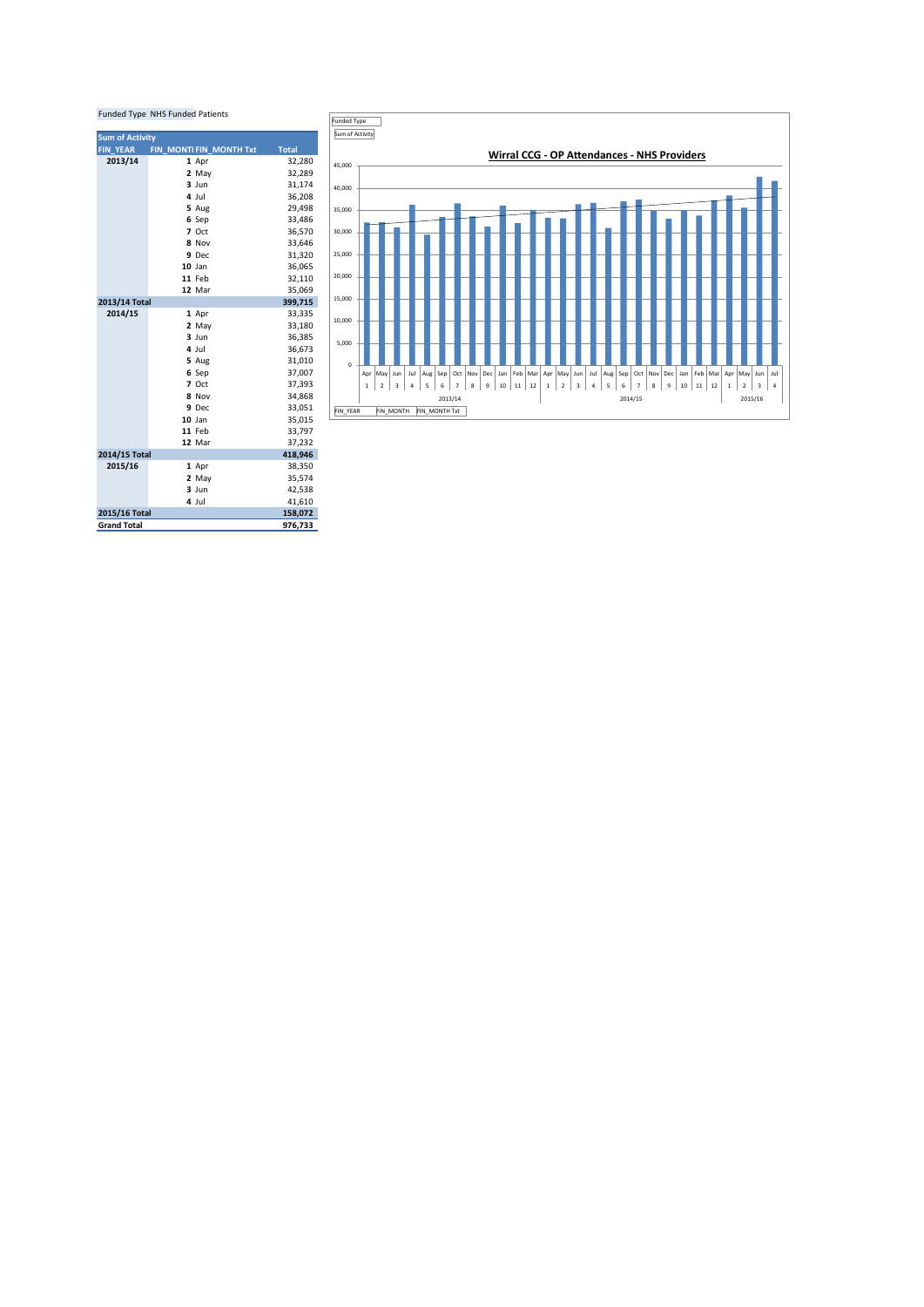| Funded Type (All) |  |
|-------------------|--|

| <b>Sum of Activity</b> |                  |                 |              |
|------------------------|------------------|-----------------|--------------|
| <b>FIN YEAR</b>        | <b>FIN_MONTH</b> | FIN MONTH Txt   | <b>Total</b> |
| 2013/14                |                  | 1 Apr           | 7.790        |
|                        |                  | 2 May           | 7,958        |
|                        |                  | $3$ Jun         | 7,718        |
|                        |                  | 4 Jul           | 8,312        |
|                        |                  | 5 Aug           | 7,656        |
|                        |                  | 6 Sep           | 7,433        |
|                        |                  | 7 Oct           | 7,649        |
|                        |                  | 8 Nov           | 7,330        |
|                        |                  | 9 Dec           | 7,705        |
|                        |                  | $10$ Jan        | 7,309        |
|                        |                  | 11 Feb          | 6.932        |
|                        |                  | 12 Mar          | 8.000        |
| 2013/14 Total          |                  |                 | 91,792       |
| 2014/15                |                  | 1 Apr           | 7,701        |
|                        |                  | 2 May           | 7,980        |
|                        |                  | $3 \text{ lun}$ | 7,712        |
|                        |                  | 4 Jul           | 8,035        |
|                        |                  | 5 Aug           | 7,266        |
|                        |                  | 6 Sep           | 7,519        |
|                        |                  | $7$ Oct         | 7,393        |
|                        |                  | 8 Nov           | 7,126        |
|                        |                  | 9 Dec           | 7.243        |
|                        |                  | $10$ Jan        | 6.774        |
|                        |                  | 11 Feb          | 6,498        |
|                        |                  | 12 Mar          | 7,226        |
| 2014/15 Total          |                  |                 | 88,473       |
| 2015/16                |                  | 1 Apr           | 7,353        |
|                        |                  | 2 May           | 7,506        |
|                        |                  | $3 \text{ lun}$ | 7,704        |
|                        |                  | 4 Jul           | 7,862        |
| 2015/16 Total          |                  |                 | 30,425       |
| <b>Grand Total</b>     |                  |                 | 210.690      |